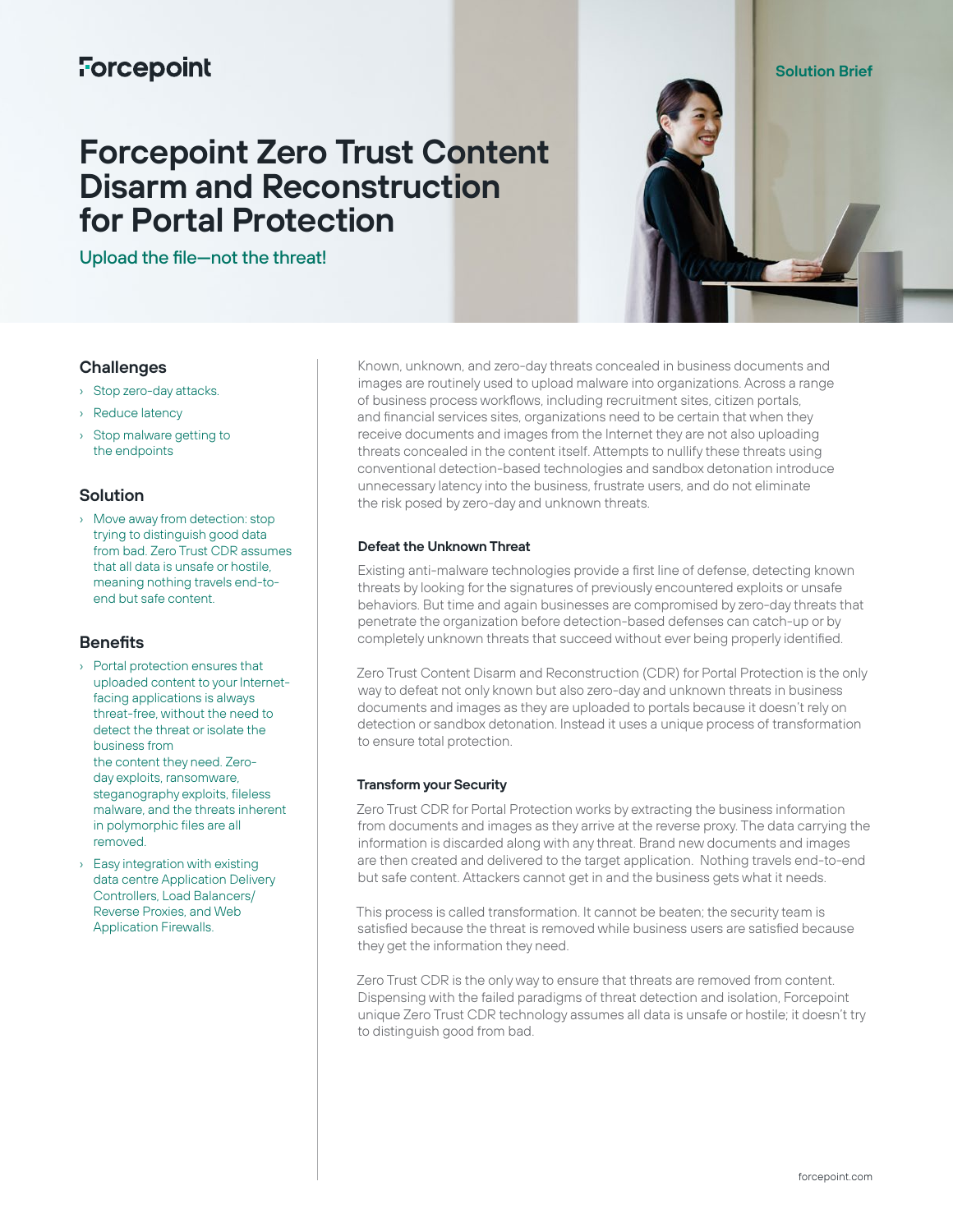# **Accelerate Digital Transformation**

We're in the age of the self-service portal. Prospects and customers alike are encouraged to upload documents in support of everything from personal loans and mortgages to motor insurance applications. The problem is that while these document formats are versatile and incredibly useful, they are also highly complex, easy to subvert, and are regularly used by cyber criminals to carry malicious payloads.

Using Zero Trust CDR for Portal Protection, organizations can accelerate their digital transformation projects, delivering Internet-facing applications and self-service portals, secure in the knowledge that uploaded documents cannot be used as a vector for uploading threats or compromises into the corporate network.

#### **Ensure Digitally Pure Content**

Any portal potentially increases the "attack surface" of the business. The Criminals know this and are intent on capitalising on any vulnerability. Now more than ever, it's vital to ensure that the content uploaded into the organization is safe, pure, and threat-free. Any business that is able to establish a track record for guaranteeing access to clean, pure business content will differentiate themselves in what is fast becoming a lawless cyber landscape.



Zero Trust CDR for Portal Protection ensures businesses can reap the benefits of their digital transformation projects, with confidence that the uploaded content they handle is threat-free.

#### **Integrate Seamlessly with Existing Defenses**

The Zero Trust CDR for Portal Protection solution comprises Forcepoint's Gateway eXtension (GX) product. GX is integrated with an existing reverse proxy, such as Load balancer or Web Application Firewall, using ICAP. Content is then passed to the GX by the reverse proxy which then performs content transformation to eliminate contentborne threats. GX is simple to integrate and requires minimal configuration.

Tested with leading reverse proxies, the GX can easily be integrated with third party security vendors including F5 BIG-IP, Citrix Netscaler, McAfee Web Gateway, and Symantec Blue Coat. Stop Malware Infiltration in Content

Office documents, Adobe Portable Document Files (PDFs), and images are now the most common carriers of malware. The complexity of these file formats and the applications that manipulate them make them a natural target for attackers. Whatever the malware—from ransomware and Banking trojans to remote access kits and keyloggers—cyber criminals know that the best place to conceal their latest zero-day threat is inside an everyday business document. Techniques such as the use of fileless malware and file polymorphism make it even harder to deal with the threat using conventional detection based cyber security.

Zero Trust CDR for Portal Protection ensures that business workflows (such as importing customer application forms, uploading of personal data, etc.), can continue with complete peace of mind because of the unique way the uploaded documents are transformed. Every document and image is subject to transformation and every one is threat-free.

#### **Eliminate Threats Concealed in Images using Steganography**

Steganography is the covert hiding of data within seemingly innocuous files. It's a way of encoding a secret message inside another message, called the carrier, with only the desired recipient able to read it.

Now Stegware, the weaponization of steganography by cyber attackers, is on the rise. It is offered by default in malware-as-a-service kits on the Dark Web. It has been used in Malvertising campaigns to extort money from thousands of users and bring reputable news sites to their knees. It has been used in conjunction with social media Web sites to steal high value financial assets concealed in seemingly innocuous images. All of this is bad news for IT professionals using tools that identify unsafe data since steganography is impossible to detect.